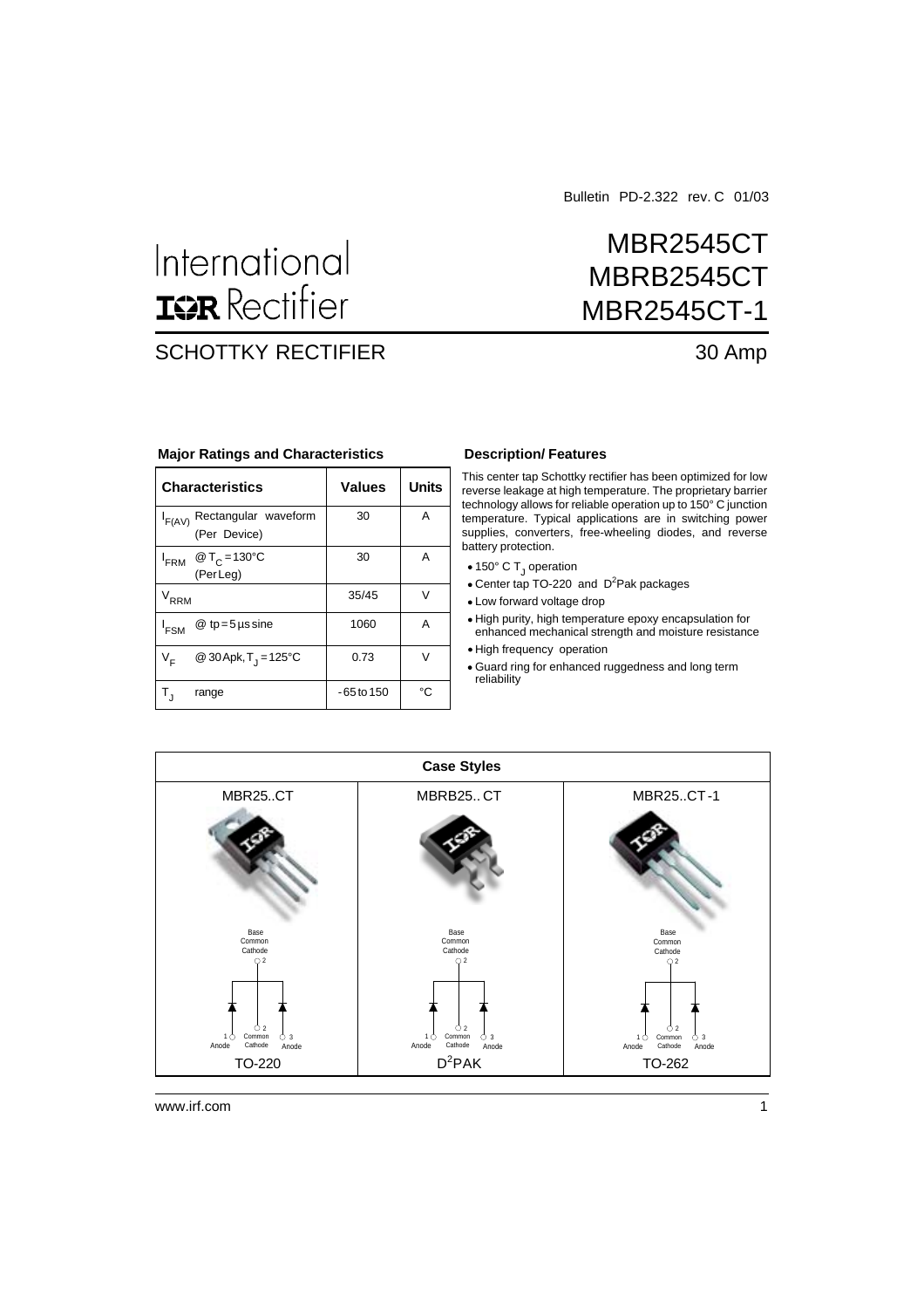# International **IGR** Rectifier

Bulletin PD-2.322 rev. C 01/03

#### Voltage Ratings

| <b>Parameters</b>                                      | <b>MBR2535CT</b><br>MBRB2535CT<br>MBR2535CT-1 | MBR2545CT<br>MBRB2545CT<br>MBR2545CT-1 |  |
|--------------------------------------------------------|-----------------------------------------------|----------------------------------------|--|
| Max. DC Reverse Voltage (V)<br>$V_{R}$                 |                                               |                                        |  |
| V <sub>RWM</sub> Max. Working Peak Reverse Voltage (V) | 35                                            | 45                                     |  |

#### Absolute Maximum Ratings

|             | Parameters                      | Values         | <b>Units</b> |                                                                        | Conditions                                                             |
|-------------|---------------------------------|----------------|--------------|------------------------------------------------------------------------|------------------------------------------------------------------------|
| $I_{F(AV)}$ | Max.AverageForward<br>(PerLeg)  | 15             | A            | $\mathcal{Q}$ T <sub>c</sub> =130°C, (Rated V <sub>p</sub> )           |                                                                        |
|             | (PerDevice)<br>Current          | 30             |              |                                                                        |                                                                        |
| $I_{FRM}$   | Peak Repetitive Forward         | 30             | A            | Rated $V_p$ , square wave, 20kHz                                       |                                                                        |
|             | (Per Leg)<br>Current            |                |              | $T_c = 130^{\circ}$ C                                                  |                                                                        |
| $I_{FSM}$   | Non Repetitive Peak             | 1060           |              | 5µs Sine or 3µs                                                        | Following any rated load condition<br>and with rated $V_{RRM}$ applied |
|             | <b>Surge Current</b>            |                | A            | Rect. pulse                                                            |                                                                        |
|             |                                 | 150            |              | Surge applied at rated load conditions halfwave,<br>single phase, 60Hz |                                                                        |
|             |                                 |                |              |                                                                        |                                                                        |
| $E_{AS}$    | Non-Repetitive Avalanche Energy | 16             | mJ           | (Per Leg) T <sub>1</sub> = 25 °C, $I_{AS}$ = 2 Amps, L = 8 mH          |                                                                        |
| $I_{AR}$    | Repetitive Avalanche Current    | $\mathfrak{p}$ | A            | Current decaying linearly to zero in 1 used                            |                                                                        |
|             | (PerLeg)                        |                |              | Frequency limited by $T_1$ max. $V_A = 1.5 \times V_B$ typical         |                                                                        |

#### Electrical Specifications

Thermal-Mechanical Specifications

|             | Parameters                        | Values | Units     | Conditions                                                |                  |
|-------------|-----------------------------------|--------|-----------|-----------------------------------------------------------|------------------|
| $V_{FM}$    | Max. Forward Voltage Drop         | 0.82   | V         | @ 30A                                                     | $T_1 = 25 °C$    |
|             | (1)                               | 0.73   | V         | @ 30A                                                     | $T_{1} = 125 °C$ |
| 'RM         | Max. Instantaneus Reverse Current | 0.2    | mA        | $T_1 = 25 °C$                                             |                  |
|             | (1)                               | 40     | mA        | $T_1 = 125 °C$                                            | Rated DC voltage |
| $V_{F(TO)}$ | Threshold Voltage                 | 0.355  | V         | $T_i = T_i$ max.                                          |                  |
| $r_{t}$     | Forward Slope Resistance          | 12.3   | $m\Omega$ |                                                           |                  |
| $C_{\tau}$  | Max. Junction Capacitance         | 700    | pF        | $V_R = 5V_{DC}$ , (test signal range 100Khz to 1Mhz) 25°C |                  |
| Ls          | Typical Series Inductance8.0      |        |           | nHMeasured from top of terminal to mounting plane         |                  |
| dv/dt       | Max. Voltage Rate of Change       | 10000  | $V/\mu s$ |                                                           |                  |
|             | $(Rated V_R)$                     |        |           |                                                           |                  |

(1) Pulse Width < 300µs, Duty Cycle <2%

#### $T_J$  Max. Junction Temperature Range -65 to 150 °C<br>  $T_{\text{max}}$  Max. Storage Temperature Range -65 to 175 °C  $T_{\text{stg}}$  Max. Storage Temperature Range -65 to 175 °C<br>  $R_{\text{th,IC}}$  Max. Thermal Resistance 1.5 °C/W DC operation  $R_{thJC}$  Max. Thermal Resistance 1.5 Junction to Case (Per Leg)  $R_{\text{thCS}}$  Typical Thermal Resistance  $R_{\text{thCS}}$  and greased  $\overline{O}$  CMV Mounting surface, smooth and greased  $\overline{O}$ wt Approximate Weight  $2(0.07)$  g (oz.) T Mounting Torque Min. 6(5) Kq-cm Non-lubricated threads Max. 12(10) Parameters | Values Units | Conditions Kg-cm (Ibf-in)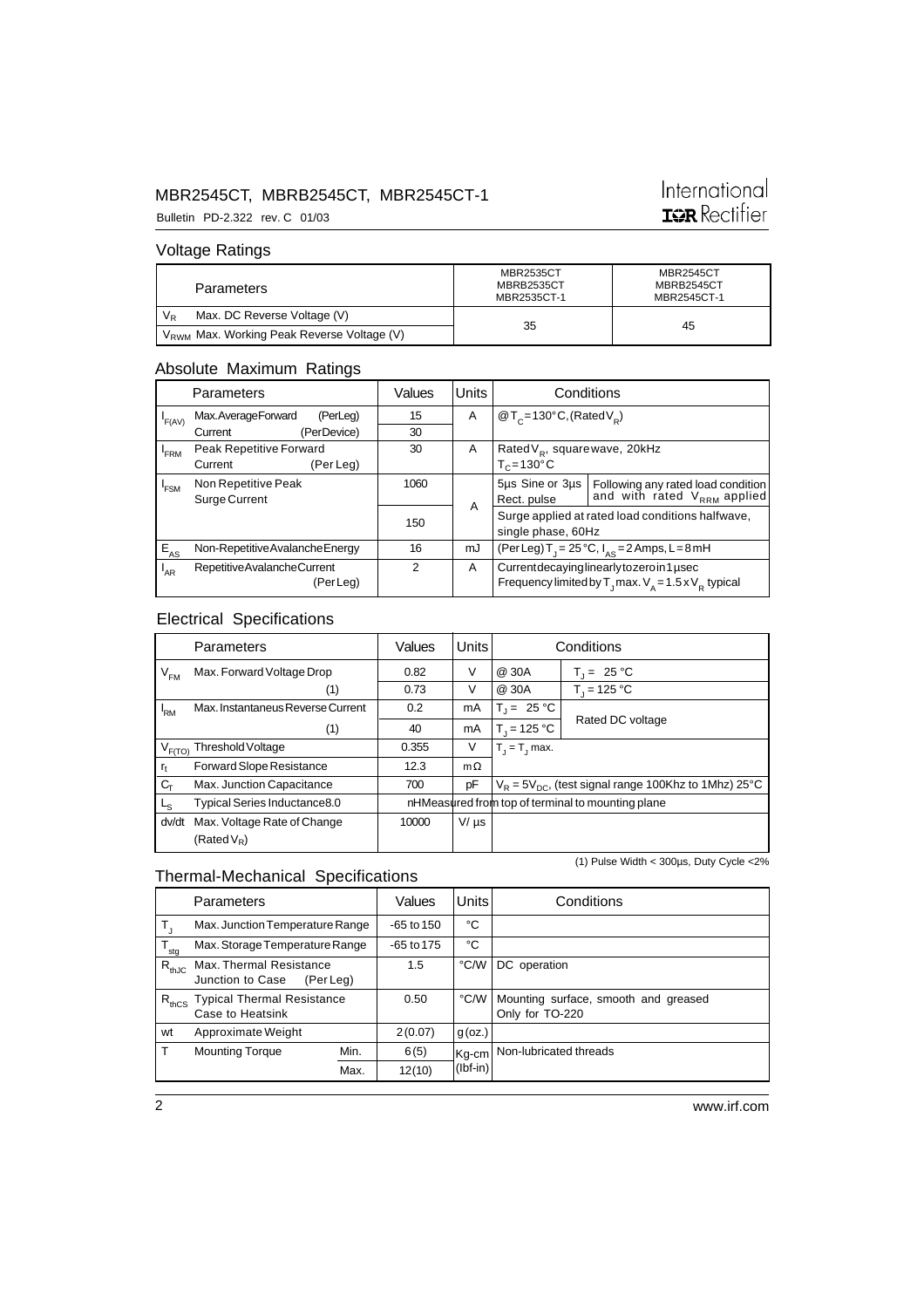International **IGR** Rectifier

Bulletin PD-2.322 rev. C 01/03

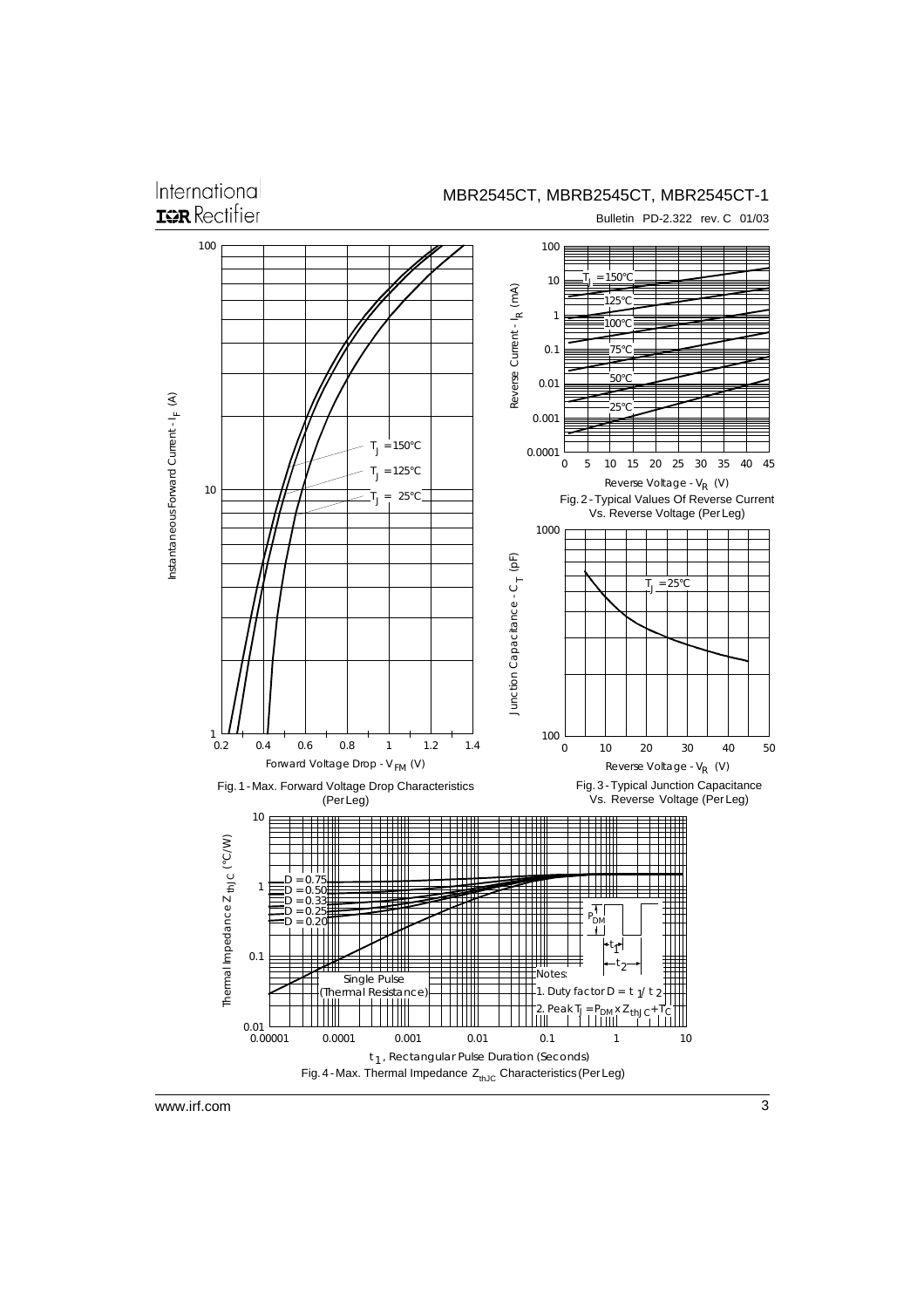

Fig. 5 - Max. Allowable Case Temperature Vs. Average Forward Current (Per Leg)



International

Fig. 6 - Forward Power Loss Characteristics (Per Leg)



Fig. 7 - Max. Non-Repetitive Surge Current (Per Leg)

**(2)** Formula used:  $T_c = T_J$  - (Pd + Pd<sub>REV</sub>) x R<sub>thJC</sub>;  $Pd = F$ orward Power Loss = I<sub>F(AV)</sub> x V<sub>FM</sub> @ (I<sub>F(AV)</sub> / D) (see Fig. 6);  $Pd_{REV}$  = Inverse Power Loss =  $V_{R1}$  x I<sub>R</sub> (1 - D); I<sub>R</sub> @  $V_{R1}$  = rated  $V_{R1}$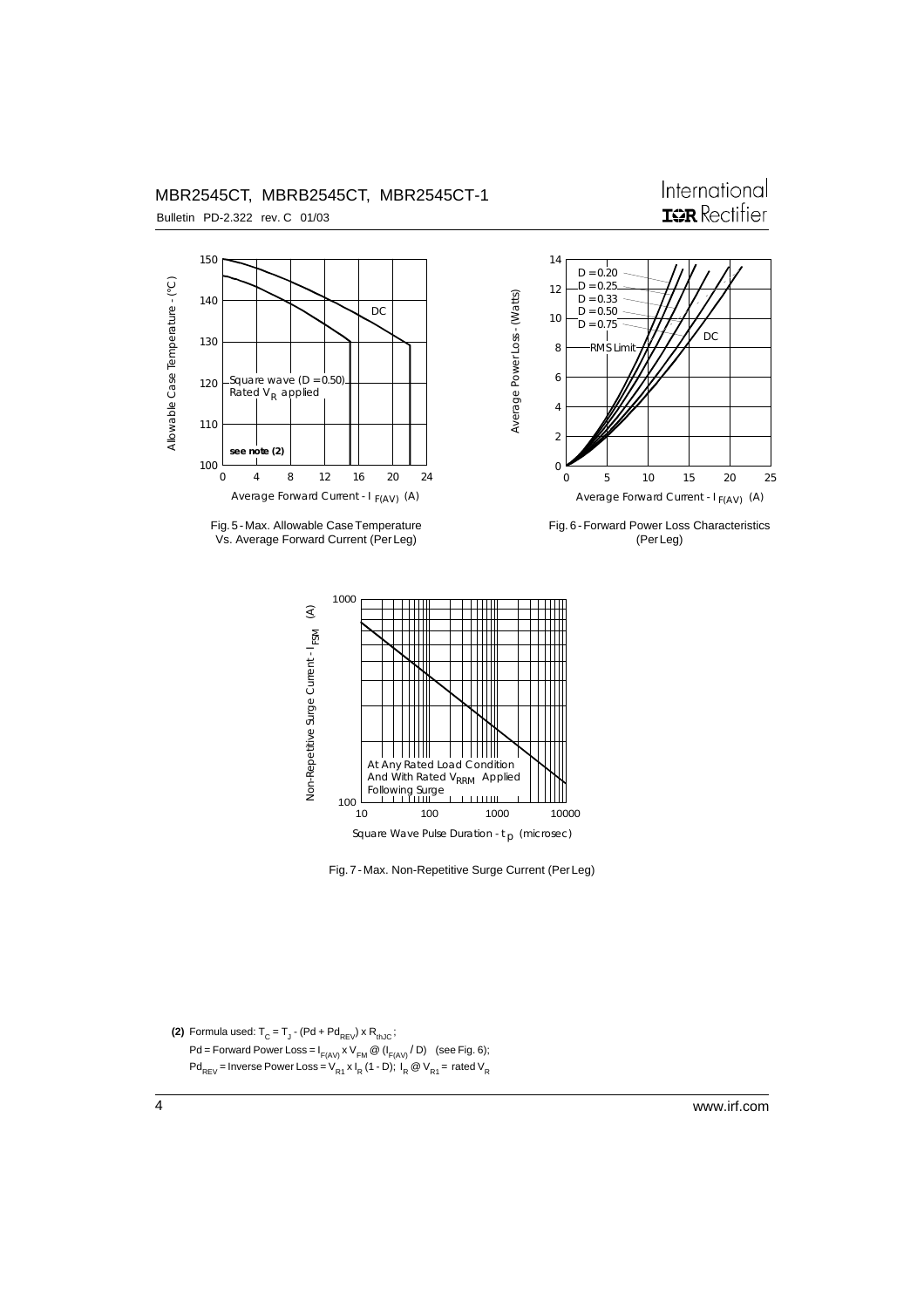Bulletin PD-2.322 rev. C 01/03

#### Ordering Information Table





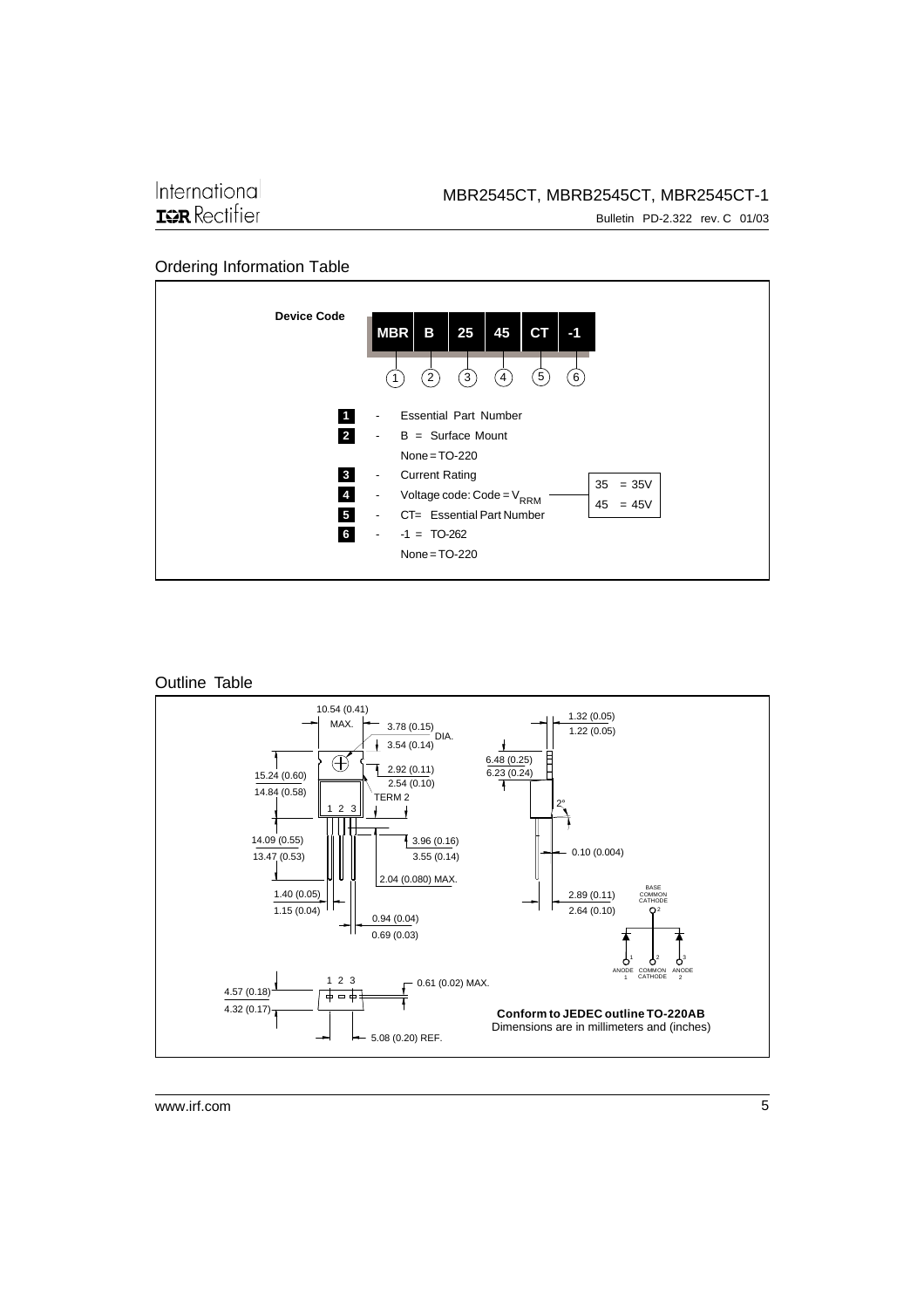### International **IGR** Rectifier

Outline Table

Bulletin PD-2.322 rev. C 01/03